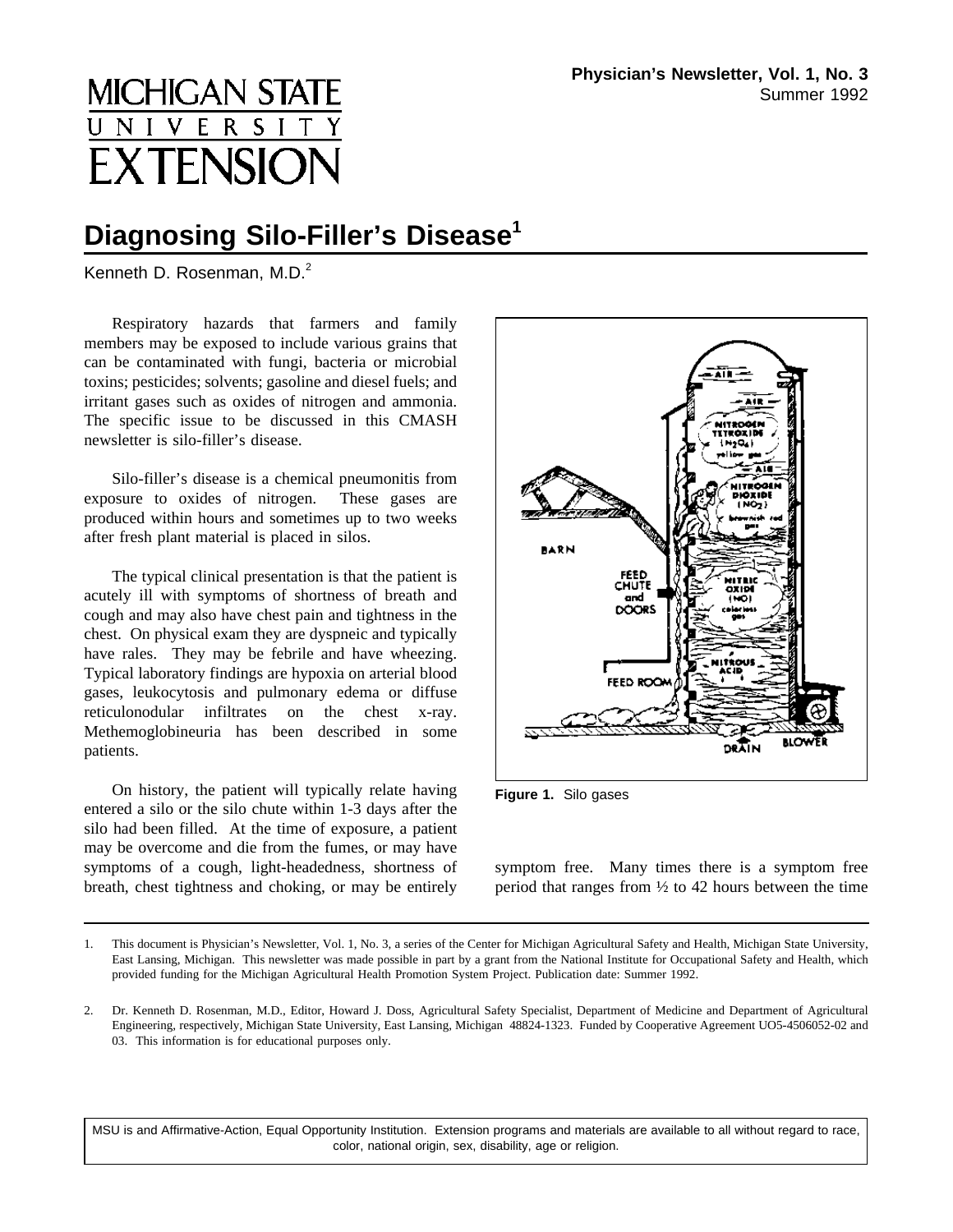of entering the silo and development of the chemical pneumonitis. If the concentration in the air of oxides of nitrogen are high enough, the patient may have smelt a bleach-like odor, otherwise they may have noted a yellowish or reddish vapor on top of the plant material, or noted dead birds or insects near the base of the silo (see Figure 1).

Patients with acute hypersensitivity pneumonitis may present with a similar onset of acute shortness of breath, fever and lung infiltrates as silo-filler's disease. However, with hypersensitivity pneumonitis the patient will have been exposed to dust and not gas and the time of the year will typically be different. Silo filling of corn silage generally begins in late August and continues throughout the fall in Michigan. Some farmers begin filling silos with grass silage in the spring and continue throughout the growing season. Hypersensitivity pneumonitis is an immunologic reaction to moldy grain dust and there would need to be time for the grain to become moldy (see Physician's newsletter vol. 1, issue 1, Winter 1992).

In addition to supplemental oxygen and mechanical ventilation, high doses of corticosteroids are generally given for silo-filler's disease although no controlled clinical trials have been performed. Fever has been reported to persist for up to six days and the pulmonary infiltrates to persist up to five days.

Some authors recommend continuing oral steroids for three to four weeks after an acute presentation to prevent bronchiolitis obliterans which can be a late sequela. Patients with bronchiolitis obliterans present two to six weeks after exposure with shortness of breath, cough, and sometimes fever. Chest x-ray may show a diffuse reticulonodular or miliary pattern on the chest x- ray. Some patients, however, show only hyperinflation. With bronchiolitis obliterans, pulmonary function testing may show restriction or obstruction, although typically lung volumes are normal. The diffusing capacity is frequently reduced. On biopsy there is a patchy fibrosis involving the air spaces and terminal and respiratory bronchiolus.

Silos were first built in the United States in 1875. The first deaths from exposure to gases from silos were reported in the medical literature in 1914. The initial deaths were attributed to asphyxiation from build up of carbon dioxide. A report in 1949 mentioned a brownish gas from a silo was the cause of the patient's respiratory disease. In the mid 1950's a number of case reports were published which recognized that oxides of nitrogen were the causal agent for the death and/or respiratory

disease associated with silos. In air tight silos, which are typically unloaded from the bottom, carbon dioxide is the toxic gas which is normally produced. Carbon dioxide replaces oxygen and the patient may asphyxiate. Carbon dioxide does not cause lung disease. However, the more common type of silo is the non-airtight silo which is unloaded from the top. Oxides of nitrogen are concentrated in the chamber above the silage.

The percent of nitrate in the plant material ensiled determines how much oxides of nitrogen are produced. Weeds have the highest percentage of free nitrate (7.5%); corn and sorghum (5.5%); oats, wheat, barley and rye  $(4.0\%)$ , brome, orchard grass, timothy  $(3.0\%)$ ; and alfalfa, red clover (1.0%). Most reports of silofiller's disease have been reported with silos filled with com silage where the entire plant is chopped into small chunks. Factors which increase the nitrate content of plants includes drought followed by rain and prolonged cloudy weather, plants with leaf and root damage, and plants grown in soil with high levels of nitrogen.

Most farmers are aware of the hazards of entering a silo soon after filling stops. No data are available on how many Michigan farmers have had silo-filler's disease; however, case reports continue to be reported in the medical literature. The Mayo Clinic reported seeing 12 patients with silo gas exposure from 1980 - 1987. There are an estimated 15,000 silos on dairy farms in Michigan. Approximately 60 percent are the non-airtight top unloading type of silo where oxides of nitrogen are formed.

## **SELECTED LITERATURE REVIEWS**

An excellent review of silo-filler's disease patients seen at the Mayo Clinic has been reported (Douglas WW, Hepper NGG, Colby TV. *Silo*-*Filler's Disease.* Mayo Clin Proc 1989; 64:291-304.).

**Author Abstract.** Between 1955 and 1987, 17 patients were examined at the Mayo Clinic shortly after exposure to silo gas. All exposures had occurred in conventional top-unloading silos. Acute lung injury occurred in 11 patients, 1 of whom died; early diffuse alveolar damage with hyaline membranes and hemorrhagic pulmonary edema and acute edema of the airways were found at autopsy. In one patient, hypoxemia and transient obstruction of the airways developed, but no pulmonary infiltrates were noted. One patient had symptoms for 5 weeks and diffuse confluent pulmonary infiltrates; many years later, chronic obstructive pulmonary disease developed (he had, however, been a heavy smoker before exposure).